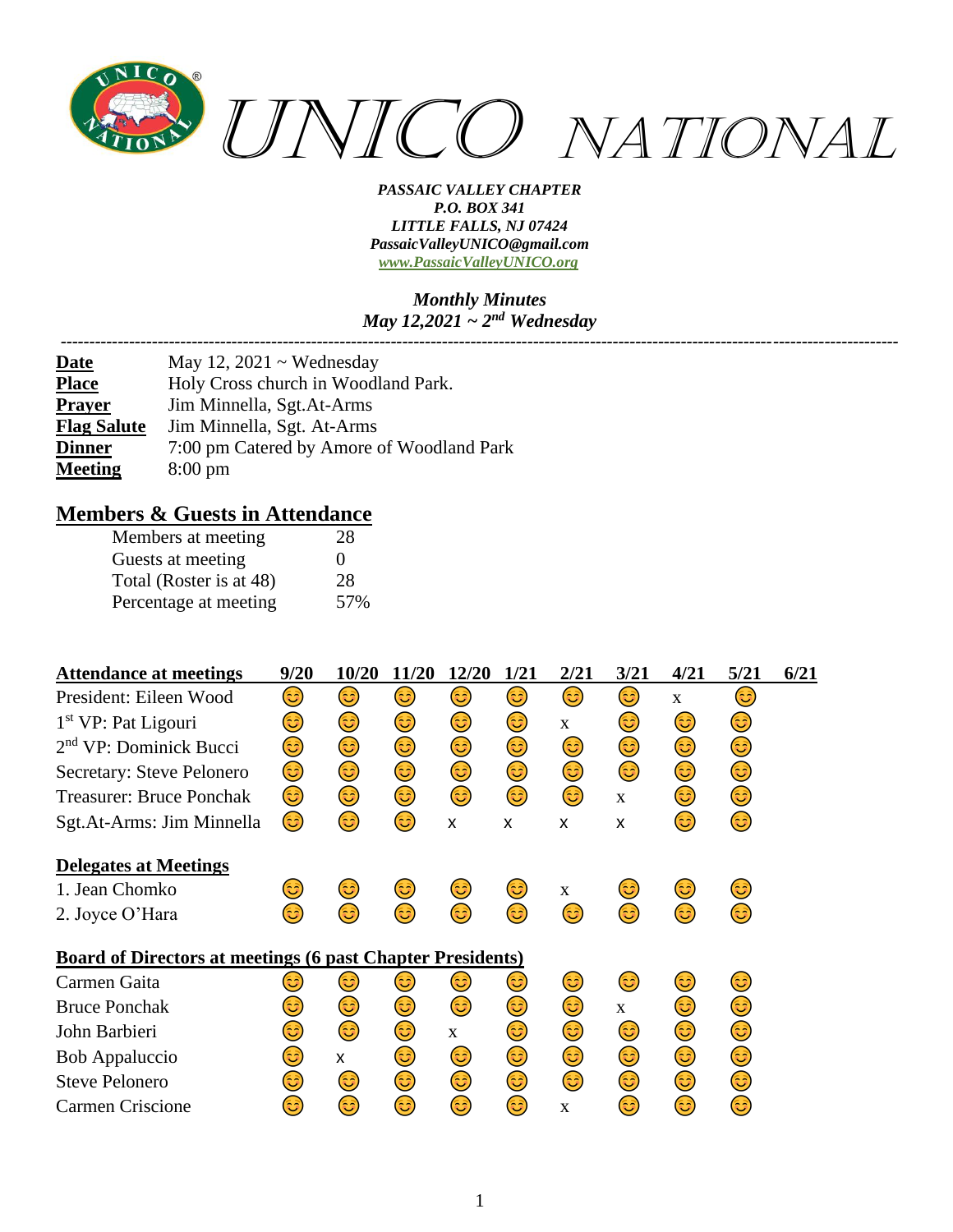

*Monthly Minutes May 12,2021 ~ 2nd Wednesday*

| <b>Past Chapter Presidents in attendance at meetings</b> |      |       |      |       |             |      |              |      |      |      |
|----------------------------------------------------------|------|-------|------|-------|-------------|------|--------------|------|------|------|
|                                                          | 9/20 | 10/20 | 1/20 | 12/20 | <b>1/21</b> | 2/21 | 3/21         | 4/21 | 5/21 | 6/21 |
| Joe Agresti PNP                                          | x    | x     | 3)   | X     | X           | X    | $\mathbf X$  | 3    | 3    |      |
| <b>Bob Appaluccio</b>                                    | ತಿ   | X     | 3)   | 3)    | 3)          | 3)   | 3)           | 3)   | 3)   |      |
| John Barbieri                                            | 3    | 3)    | 3)   | X     | 3)          | 3)   | 3)           | 3)   | 3    |      |
| Sal Benvenuti                                            | ಡಿ   | 3)    | 3)   | 3)    | 3)          | 3    | 6            | 6    | X    |      |
| <b>Carmen Criscione</b>                                  | 3    | 3)    | 3)   | 3)    | 3           | X    | 3            | 6    | 3)   |      |
| John Morano                                              | 3    | 3)    | 3)   | 3)    | 3           | 3    | 3            | (ئ   | 3)   |      |
| <b>Steve Pelonero</b>                                    | 3    | 3)    | 3)   | ٤     | 3           | 6    | 3            | (ئ   | 3)   |      |
| <b>Bruce Ponchak</b>                                     | 3    | 3)    | 3)   | 6     | (ئَ         | 3    | $\mathbf{X}$ | 6    | 3    |      |
| <b>Chuck Russo</b>                                       | ದಿ   | (ئَ   | 3    | X     | 63          | 3    | 3            | (ئَ  | 3    |      |
| Angelo Verrone                                           | X    | ಡಿ    | 3)   | 3)    | $\mathbf X$ | ಡಿ   | 6            | X    | 3    |      |

# **Opening Remarks**

- **President Eileen Wood:**
	- Eileen welcomed everyone to our first all live meeting since the pandemic started.
	- She noted that there was a lot to cover at this meeting.
- **1 st VP Pat Ligouri:**
	- No report.
- **2 nd VP Dominick Bucci:**
	- Dominick welcomed everyone.

# **Secretary Minutes**

Secretary: Steve Pelonero

- Steve reported that the minutes were emailed to all chapter members as well as being on our chapter website.
- Motion to accept by:
	- $1<sup>st</sup>$ Jim Minnella
	- $2^{nd}$ Joe Agresti PNP

All were in favor.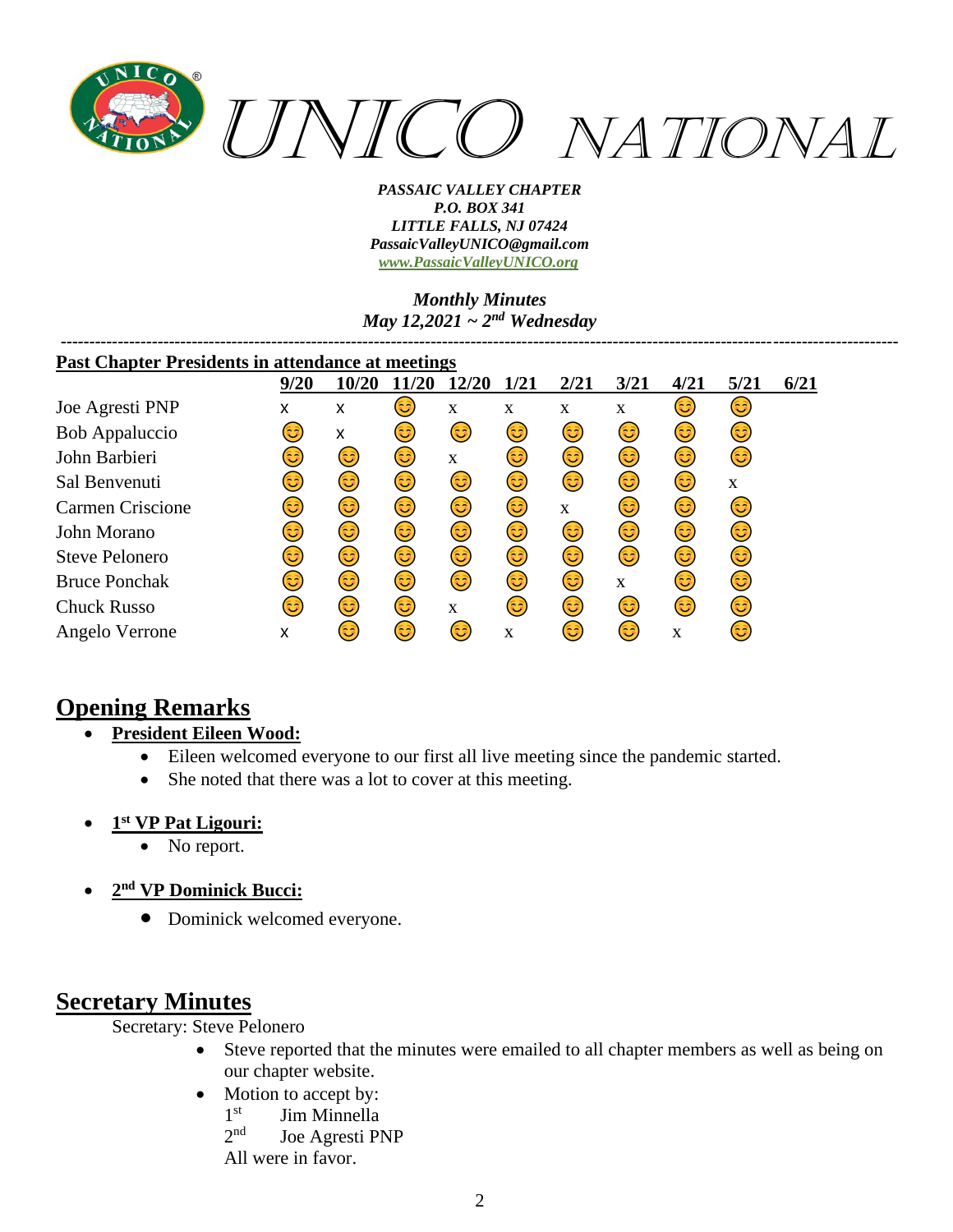

*Monthly Minutes May 12,2021 ~ 2nd Wednesday*

*---------------------------------------------------------------------------------------------------------------------------------------------------*

### **Treasurer Report**

Treasurer: Bruce Ponchak

Bruce emailed the minutes to all chapter members.

- Motion to accept by:
	- 1<sup>st</sup> Joe Agresti PNP
	- $2<sub>nd</sub>$ Joe Benvenuti
	- All were in favor.

# **Chapter Budget**

• No report.

## **Bills and Communications**

- John Morano reported that we received three items in the mail:
	- o Thank you letters from United Methodist Church, Holy Angels Church, St. James Church, First Reformed Church: all for our Food Pantry donations.
	- o Steve Pelonero, secretary noted that he would be sending out dues notice reminders: \$80 for a regular member, \$15 for a life member, \$12 for a youth member (under the age of 25 with a birthdate before July 1stof 2021)

# **Fundraising Committees**

- **Holiday Cheer: Bob Appaluccio**
	- No report.
- **Food Pantry: Roni Corrado**
	- o No report
- **Overseas Soldier Program: Roni Corrado**
	- Eileen Wood reported that her daughters' nephew is off to Afghanistan. A collection would be grateful to send to the soldiers.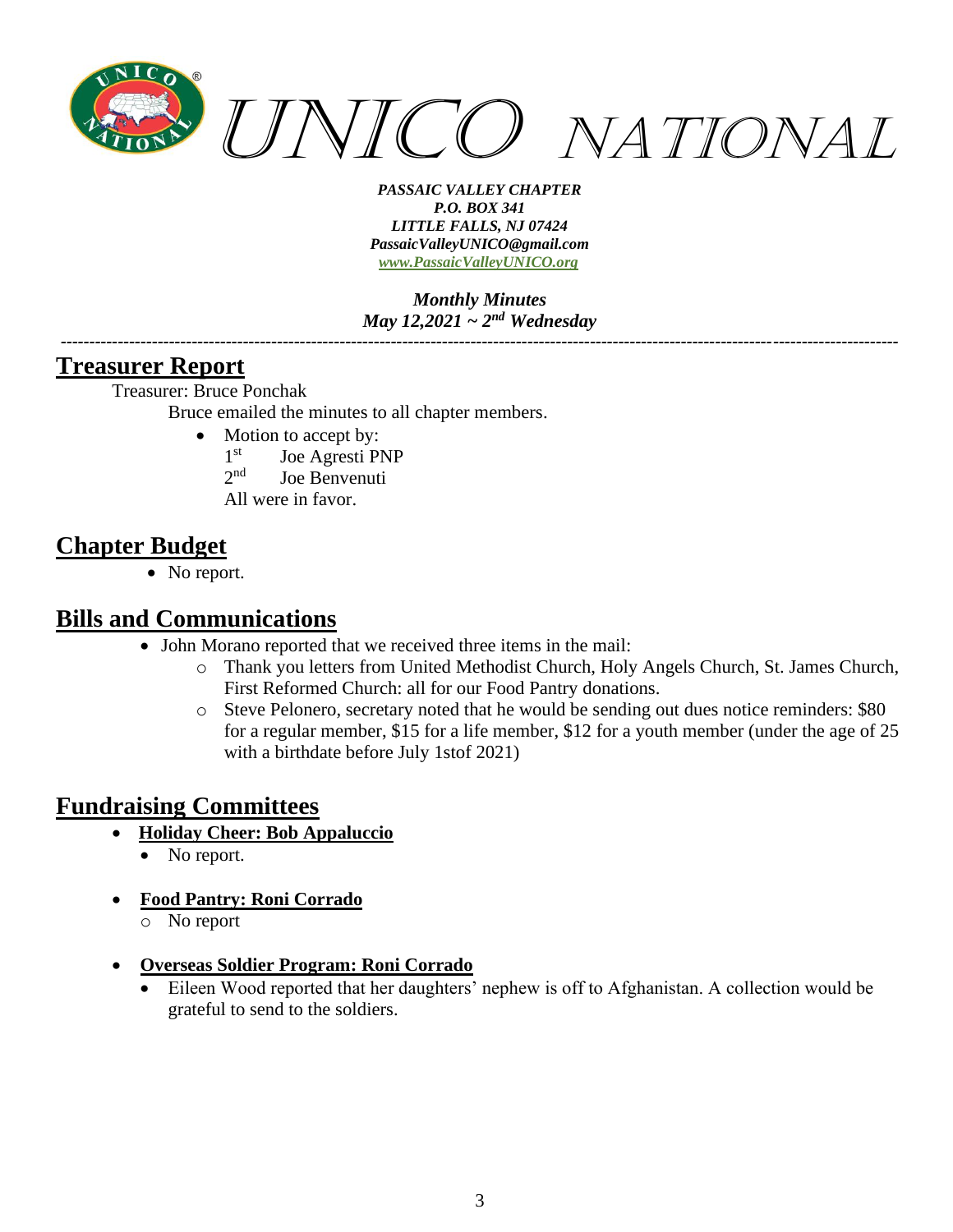

### *Monthly Minutes May 12,2021 ~ 2nd Wednesday*

*---------------------------------------------------------------------------------------------------------------------------------------------------*

### • **Golf Outing: Joe Barone**

- Joe Barone that the golf outing is set for June 14 at the Meadows in Lincoln Park.
- Joe reported that as usual getting the sponsors is the key factor in making any outing a success. Members please help.
- Continental Breakfast and two drink tickets per player
- Dinner at the Brownstone
- 10 am Shotgun Best Ball format
- Could always use sponsors and golfers.

### • **Community Service Day: Pat Liguori**

- Pat thanked everyone again for their help collecting and delivering the pantry items.
- We supplied 7 pantries.
- In addition to everything that was collected, we also received \$650 in cash which will be given towards our monthly food pantry donation to a different pantry each month.

## **Non-Fundraising Committees**

### • **Scholarship: Carmen Gaita**

- Carmen Gaita reported that the raffle for another scholarship will be pulled on May  $21<sup>st</sup>$  at Joe Benvenuti's house at 7:00 pm. Approximately \$1900 to the winner.
- Carmen reported that there were personal donations made by Chuck Russo (\$1500) and Tony Orlando (\$500). Also with donations were Joe Agresti PNP, John Morano, and Tony Orlando. There was an anonymous donation made of \$1000.
- Tickets hopefully will be prepaid for the dinner on Wednesday, June  $16<sup>th</sup>$ , at the Barnyard in Totowa. Ticket prices are \$30 per person. All are urged to attend to help celebrate what we have done all year.
- Carmen also reported that we would be giving out seven (7) scholarship and two (2) Brian Piccolo awards.
- Our officer installation will also be taking place that evening.

### • **Italian Heritage: Angelo Verrone**

No report

### • **Italian Studies: Joe Agresti PNP**

• Joe reported that Montclair State University Italian Class still has no recipients for this year's Study Abroad because of the covid restrictions.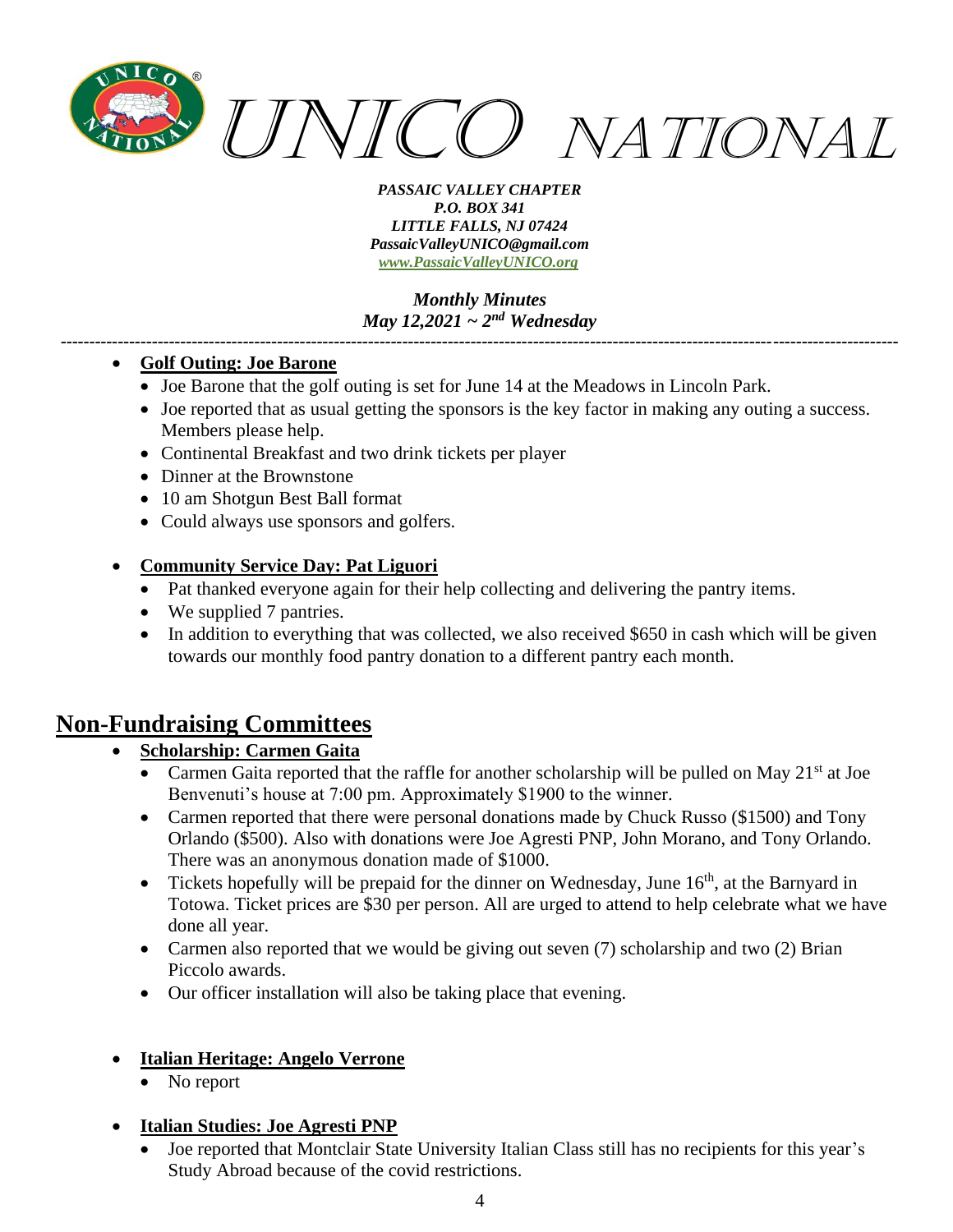

*Monthly Minutes May 12,2021 ~ 2nd Wednesday*

*---------------------------------------------------------------------------------------------------------------------------------------------------*

#### • **Good and Welfare: Sal Nocella**

• No issues  $=$  No report

### • **Membership: John Barbieri**

- John reported that of our 48 members. John wished a happy birthday to our May birthday members: Dominick Bucci, Phil Polizzotto, Sal Nocella.
- Steve reported that Memorial Day Friday, May 28, that Little Falls invited our chapter to have a table at the Wilmore Park celebration to display UNICO information (at no charge). It is a way for our membership to hopefully expand with interested and service minded people. Steve said that he would be there along with Bill and Mark from 6-9 pm. Anyone interested in membership is encouraged to stop by.

### • **Newsletter & Website: Steve Pelonero**

- Steve reported that all was up to date on both the website and newsletter.
- All minutes and newsletters are on the website as well.
- Our website is at 86,513 as of May 12 (meeting day), which is up 143 visits from the April meeting.

## **District and National Events**

- **District News**
	- o Joe Agresti reported that our NJ District IV is still looking into doing their Christmas Dinner for our Special Friends in July … "Christmas in July" … More information if this will come to fruition will be at a later date.
- **National News**
	- o Discussion was made that the UNICO National Foundation sent us, as well as all of the chapters in UNICO, a book of raffle tickets. Joe Agresti made a motion that we buy the book of 6 tickets for \$100. John Barbieri 2nd'd the motion. All were in favor.
	- $\circ$  Eileen reported that a new UNICO Chapter will be sworn in, on May 24<sup>th</sup>, the UNICO Low Country of South Carolina, and according to conversation on a recent chapter president Zoom meeting attended by our chapter president, which was hosted by UNICO Nationals 2<sup>nd</sup> VP Ralph Contini, that it was suggested that, if possible, that existing chapters should try to send them a cash donation to start their treasury going. A motion was made by Gerry Gaeta to send \$100. A 2<sup>nd</sup> was made by Bill Ermolowich. All were in favor.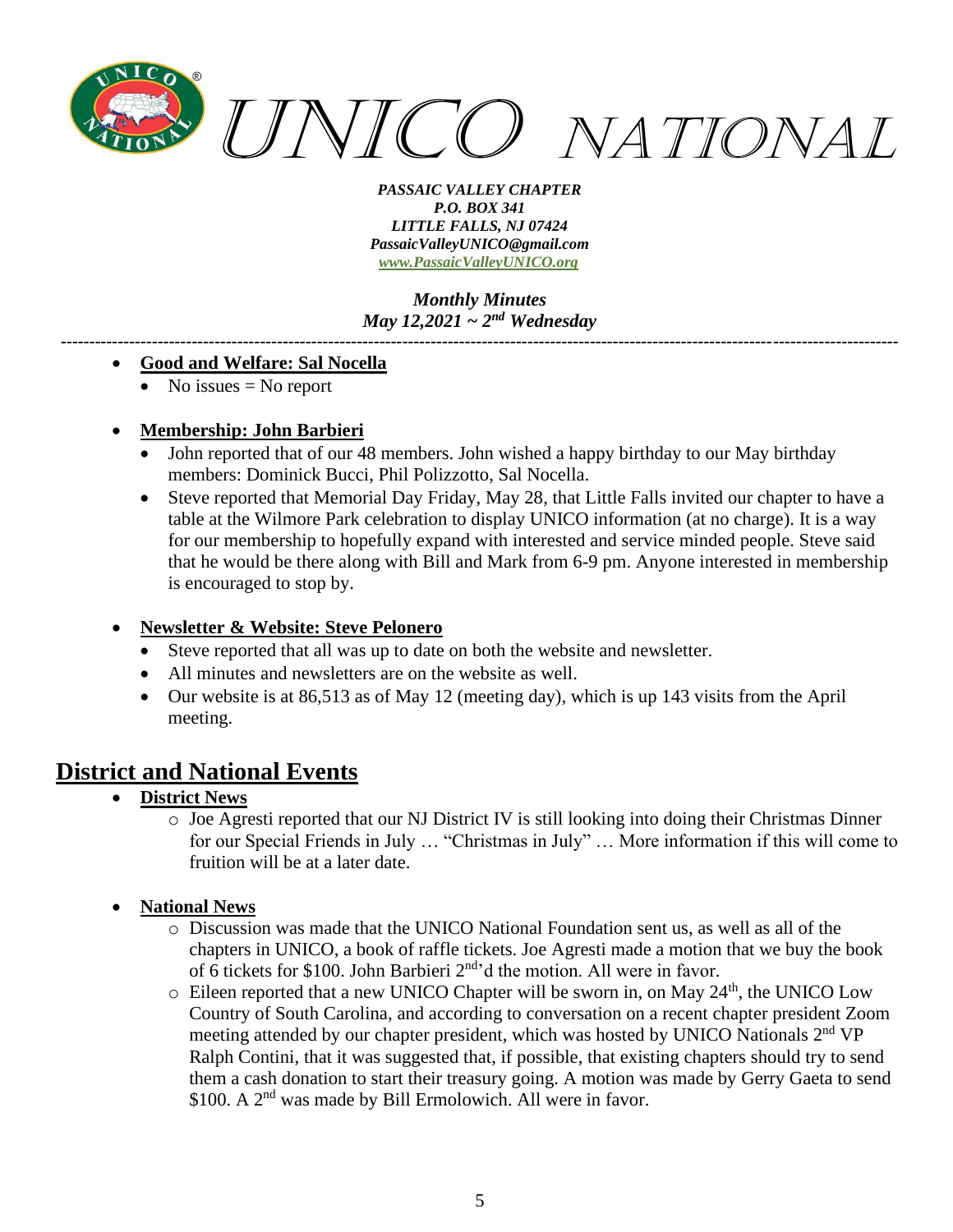

*Monthly Minutes May 12,2021 ~ 2nd Wednesday*

*---------------------------------------------------------------------------------------------------------------------------------------------------*

### **National News (continued)**

- $\circ$  After electing our Chapter delegates (we currently get president +2), the chapter voted in to represent us at the convention, Jim Minnella and Dominick Bucci. Joyce O'Hara and John Morano were elected as our Alternate Delegates. A motion was made for our chapter to subsidize the delegates with \$350 each which covers the dinner and registration. Chapter president would have the registration paid in addition to an extra \$150. All were in favor.
- o October 26, 2021 is the date for the "Meet the UNICO National President at the Venetian in Garfield. More information to follow.
- o UNICO's NJ District XI is holding a Cigar/Bocce/Food/ BYO event as a fundraiser for our next UNICO National President. \$50 a person with a tournament style 4-person team. John Morano made a motion that our chapter come up with \$200 to sponsor a team. Jim Minnella 2<sup>nd</sup>'d the motion. All were in favor.
- o Dues billing (1/2 of our members) is due on July 1.
- o Election form needs to filled out with our officers and chapter information.
- o Joe Agresti reported that the Ad Journal page (full page Gold) for this years convention has been submitted by our chapter.

# **Old Business**

- John Morano noted that it was verbally voted on to save \$5,000 for the 2021 Convention and that also allocated was over \$3000 that was raised at the Russian Hall Social.
- Steve reported that he was looking into an Italian Flag Raising in October. More information follow when the time gets closer

# **New Business**

- Eileen Wood, chapter president, reported that we need to elect and vote on our 2021/2022 chapter officers. Wirth discussion and no opposition to the slate, Steve Pelonero chapter secretary, passed a vote to elect Eileen Wood as president, Pat Liguori as  $1<sup>st</sup> VP$ , Dominick Bucci as  $2<sup>nd</sup> VP$ , Jim Minnella as Sgt. At-Arms, Bruce Ponchak as Treasurer. No one as of yet has stepped up to be our chapter Secretary. All were in favor. Steve Pelonero did note that he would help anyone who did run for secretary and that he would gladly take it over again when his presidency is over as UNICO National President.
- Dominick Bucci reported that the Holy Cross Church is again interested in co-sponsoring with our chapter another pasta night on Oct 16. Bob Appaluccio made a motion to go forward with it. Carmen Gaita 2<sup>nd</sup>'d the motion. All were in favor.